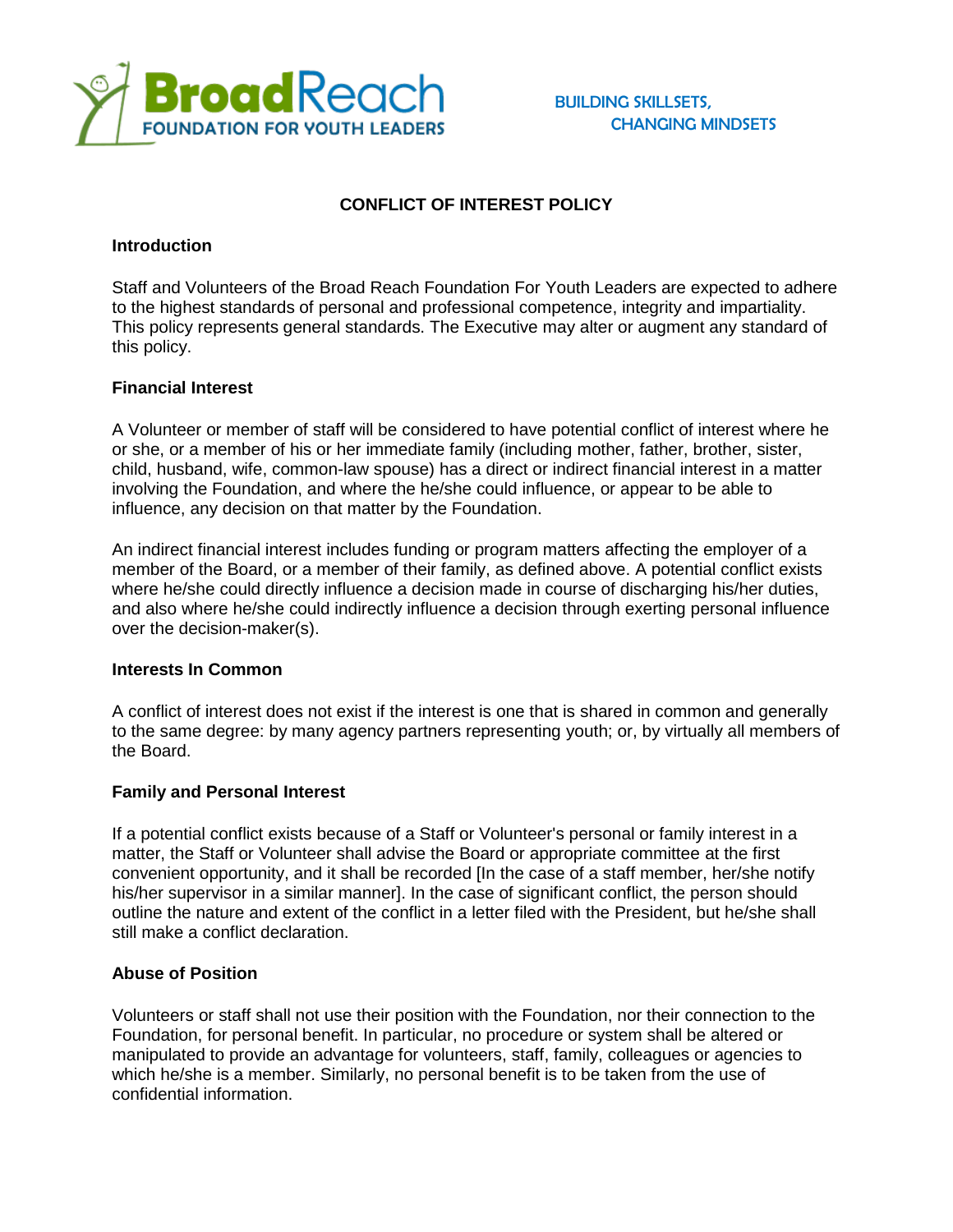## **Selling to Broad Reach Foundation For Youth Leaders**

Policy Volunteers and Staff and their firms or agencies are not precluded from selling goods, materials or services to the Foundation, provided this activity is consistent with generally accepted competitive commercial practices. Any such arrangements shall meet the test of being available on an equal basis to others, and the amount of payment or compensation shall be appropriate to the circumstances, and below or equal to the cost of such services in the market.

Policy Volunteers and Staff may accept directorship or other volunteer responsibilities with other organizations. This extends to Agency Partners on the basis that: (a) such responsibilities are disclosed to the President (in the case of staff to the Executive Director) and the Board (and both shall maintain a record thereof); and, (b) they shall exempt themselves from all discussions and decisions concerning the relevant Agency Partner.

## **Impartiality**

Staff and Board members should recognize that they are seen to exert influence on Foundation funding and fund raising decisions and practices, and to have positions where impartiality and trust is required. When a Board member or Staff member wishes to exercise his/her rights as a citizen to comment upon a decision by the Foundation or some community or governmental body, their intentions and appropriate measures to protect the integrity and reputation of the Foundation shall be discussed first with the Board to President or Staff to Executive Director.

#### **Declarations on Conflict of Interest**

In addition to the foregoing provisions of this section, where a Policy Volunteer of Staff perceives that he/she may have a conflict of interest, as defined above, the following procedure shall apply:

1) As early as possible in the next meeting of the Board, the person shall indicate the general nature of the potential conflict of interest and the declaration/ comment shall be recorded in the minutes, along with an indication that they refrain from further discussion and voting on the matter. It is the responsibility of the member to declare a possible conflict of interest. Members of the Board may ask if there is a possible conflict.

2) The person shall not participate in any way in the discussion or debate on any matter in which he/she declares potential conflict of interest, nor shall he/she shall discuss the matter with staff or follow-up on its execution by staff, nor shall he/she send any correspondence on the matter to the Board, except in relation to the declaration of the conflict,

3) If the matter under discussion takes place during a confidential meeting of the Board, in addition to the provisions in sub-clauses (1) and (2), he/she shall leave the room during the discussion and voting, and shall be recorded as having done so; and,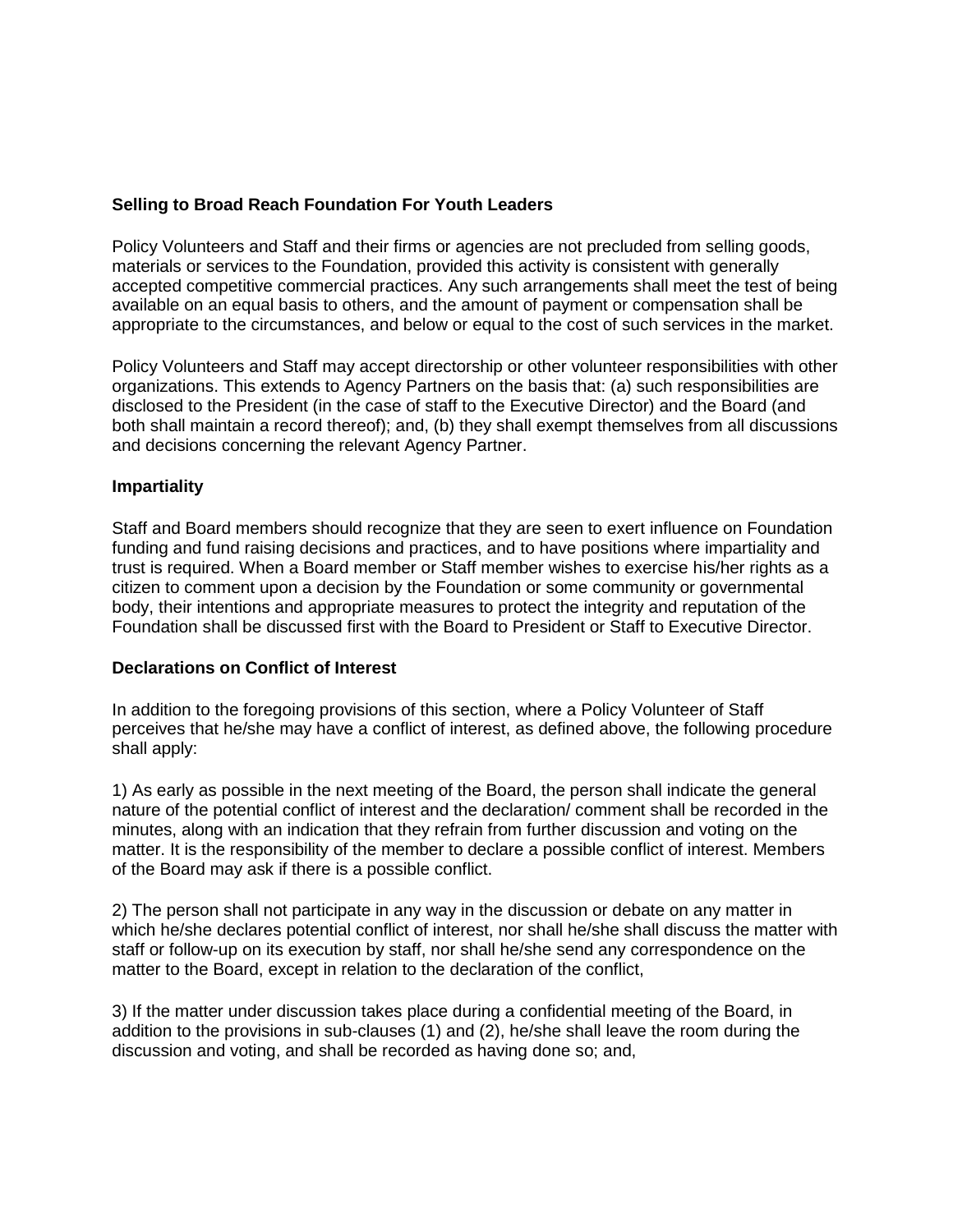4) The withdrawal or absence of a member for purposes of a declaration of potential conflict of interest does not cause the loss of quorum, provided that at least three members of the Board have not made a conflict or interest declaration on the matter.

## **Insider Information**

All Policy Volunteers and Staff are required to refrain from the use or transmission of any confidential or privileged information while serving with the Broad Reach Foundation For Youth Leaders, and following termination of their relationship with the Foundation.

## **Gifts and Benefits**

In order to preserve the image and integrity of the Foundation, business gifts for personal use should be avoided; however, the Foundation recognizes that moderate hospitality is an accepted courtesy of a business relationship or marketing efforts. Recipients of allowable gifts or benefits should not permit themselves to reach the position whereby they might be, or might be deemed by others to have been, influenced in making a business decision as a consequence of accepting such hospitality. The frequency and scale of any hospitality accepted should not be greater than the Foundation would allow a Board or staff member to claim as a routine business expense.

Where any gift is accepted, the acceptance must constitute a benefit to the Foundation, or be of nominal value and publicly acknowledged. Where a gift cannot realistically be refused, or where its acceptance may be seen to be an example of normal business courtesy, the option exists for the Policy Volunteer or Staff to redirect the gift to an agency partner of the Foundation. This policy does not apply to any gifts or benefits received in connection with speaking engagements on behalf of the Foundation, or in connection with Policy Volunteer or Staff participation in fund raising activities of their own club or employer, nor to participation in association activities.

#### **Purchasing Procedures**

In order to preserve a neutral purchasing policy, Foundation Policy Volunteers or Staff should not be able to benefit from the purchasing system of either the Foundation or any of its members. An exception may be allowed where it is deemed to be in the general interests of the Foundation to maximize its purchasing volume.

#### **Hiring of Relatives**

The policy of the Foundation shall be that no Policy Volunteer or Staff shall participate in any fashion in the hiring, promotion, disciplining or termination of a family member, as an employee of the Foundation.

In general, the fact that a person is related to an employee or to a Board member, shall operate neither to prejudice, nor to raise the person's prospects of being hired, promoted, disciplined or dismissed. In all cases, merit, qualifications, experience, equity and budgetary provision shall be the governing considerations for hiring and promotion.